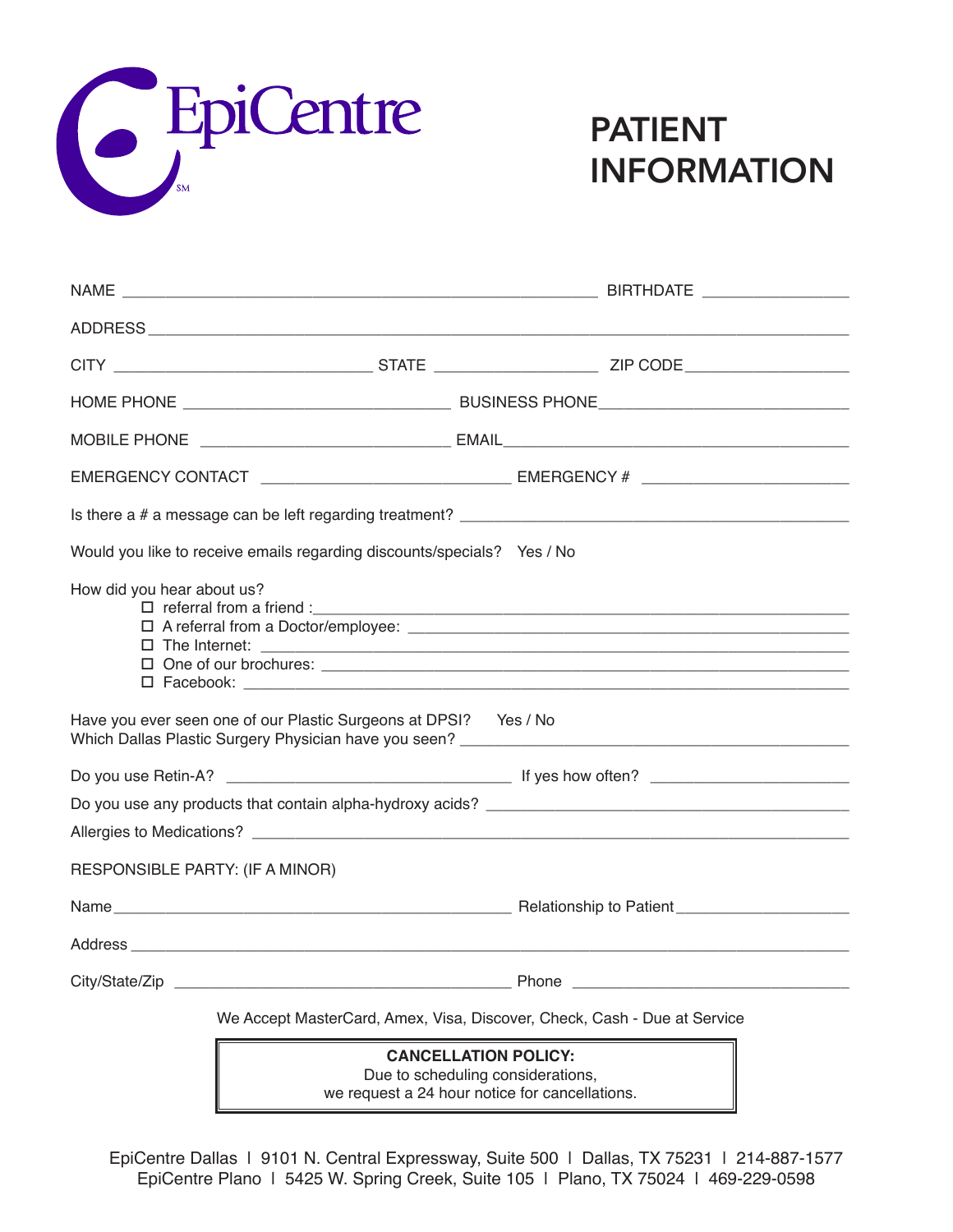

## EVALUATION/CHECKLIST

| With + hx. of herpes - Start pt. on Valtrex 500mg. BID 2 days pre & 3 days post tx.                                                                                                                                                                 |                                                                                    |                                                                         |                                                                                                                                                                  |                                                                    | Rx Written/Called in to___________________________________Date _________________Pharmacy #____________________ |
|-----------------------------------------------------------------------------------------------------------------------------------------------------------------------------------------------------------------------------------------------------|------------------------------------------------------------------------------------|-------------------------------------------------------------------------|------------------------------------------------------------------------------------------------------------------------------------------------------------------|--------------------------------------------------------------------|----------------------------------------------------------------------------------------------------------------|
| Skin Type:<br>$\mathbf{L}$<br>$\mathbf{II}$                                                                                                                                                                                                         | White<br>White<br>Ш<br>White<br>IV<br>Olive/Lt. Brown<br>V<br>Brown<br>VI<br>Black |                                                                         | always burn, never tan<br>often burn, difficult tan<br>sometimes burn, often tan<br>rarely burn, easily tan<br>rarely burn, always tan<br>never burn, always tan |                                                                    |                                                                                                                |
| Circle All Nationalities Associated with your Genetic Makeup:<br>White<br>Indian                                                                                                                                                                    |                                                                                    | Asian Hispanic Mediterranean Middle Eastern<br>Irish English German     | Greek                                                                                                                                                            | Italian                                                            | Afro American<br>Spanish/Portuguese                                                                            |
| Skin Type:                                                                                                                                                                                                                                          | Rosacea                                                                            | Oily vs. Dry Sensitive vs. Resistant<br>Wrinkled vs. Tight              |                                                                                                                                                                  | Acne Prone                                                         | Pigmented vs. Non-pigmented                                                                                    |
|                                                                                                                                                                                                                                                     |                                                                                    |                                                                         |                                                                                                                                                                  |                                                                    |                                                                                                                |
|                                                                                                                                                                                                                                                     |                                                                                    |                                                                         |                                                                                                                                                                  |                                                                    |                                                                                                                |
| Sun Exposure? □ Frequent<br>Do you use a sunscreen?                                                                                                                                                                                                 | $\square$ Face                                                                     | $\Box$ Moderate $\Box$ Minimal<br>□ Daily □ Occasionally<br>$\Box$ Body |                                                                                                                                                                  |                                                                    | $\square$ Tanning Beds<br>$\Box$ Only for outdoor use                                                          |
| Have you ever had permanent makeup tattooing? Yes / No / N/A If so, when?                                                                                                                                                                           |                                                                                    |                                                                         |                                                                                                                                                                  |                                                                    |                                                                                                                |
| Circle If Applies To You:<br>Are you lactating/ pregnant or attempting to become pregnant?<br>Have you ever had a pregnancy mask/melasma?<br>Are you on Birth Control Pills / Patch / HRT?<br>Perimenopausal~Menopausal~Postmenopausal~Hysterectomy |                                                                                    |                                                                         |                                                                                                                                                                  | Yes / No<br>Yes / No<br>Yes / No<br>Yes / No<br>Year <b>Manual</b> |                                                                                                                |
| Do you smoke or have you ever? Yes / No Years ______ When did you quit? ___________________________                                                                                                                                                 |                                                                                    |                                                                         |                                                                                                                                                                  |                                                                    |                                                                                                                |

Do you have a metal stent or implant in your face? Yes / No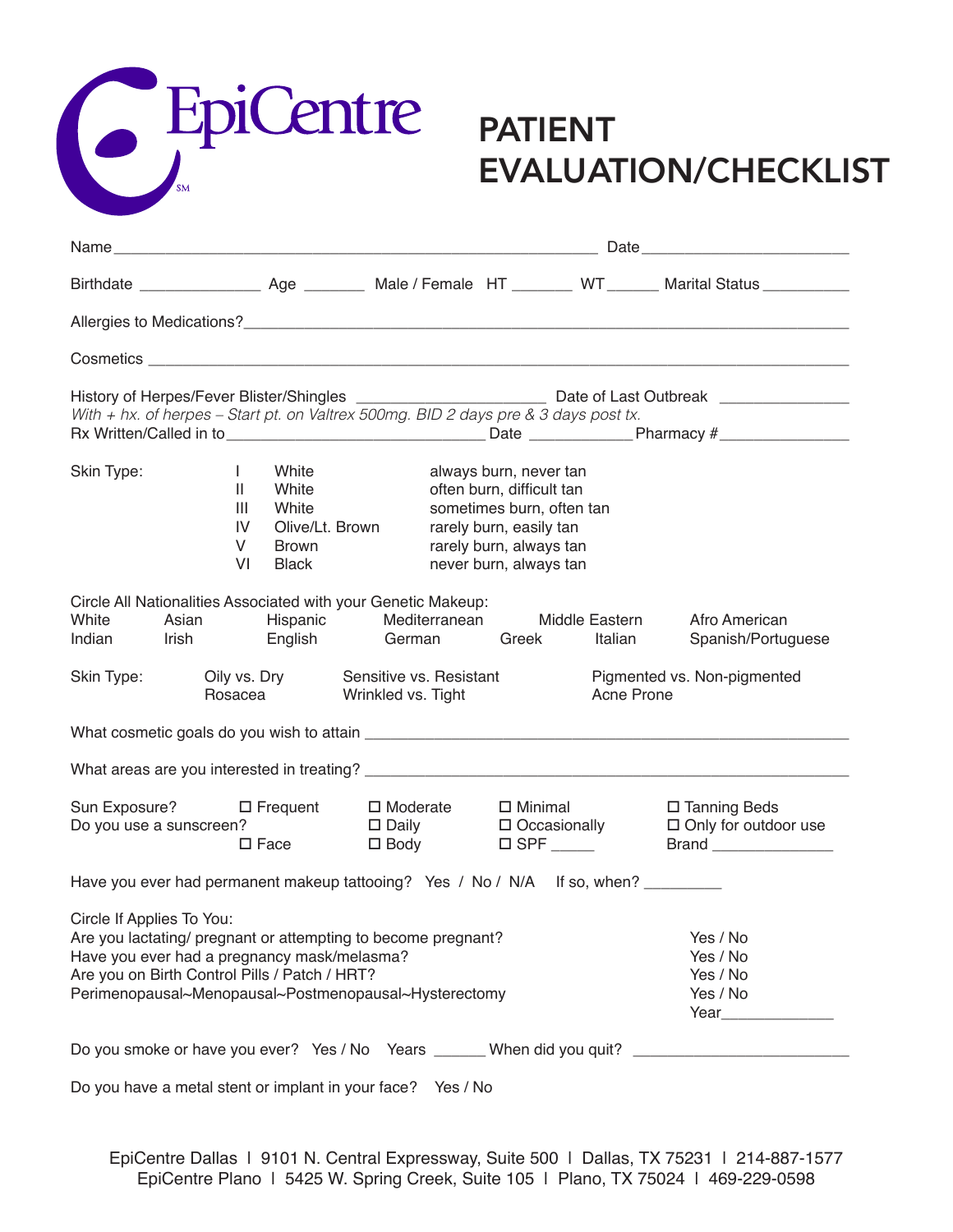| Have you had the Following Cosmetic Procedures on the Brow or Lower Face Areas:   |                               |                                                       |                                     |
|-----------------------------------------------------------------------------------|-------------------------------|-------------------------------------------------------|-------------------------------------|
| Facial Tightening Treatment within the last year?                                 | Yes / No                      | Date________________                                  |                                     |
| Injectable Filler?                                                                | Yes / No                      | Date_______________                                   |                                     |
| Botox/Dysport?                                                                    | Yes / No                      | Date                                                  |                                     |
| Ablative Skin Resurfacing?                                                        |                               | Yes / No                                              |                                     |
| Dermabrasion or Deep Chemical Peels?                                              |                               | Yes / No                                              |                                     |
| Facelift or Blepharoplasty                                                        |                               | Yes / No                                              | Date _____________                  |
| Medications currently using?                                                      |                               |                                                       |                                     |
| □ Retin-A                                                                         | □ Glycolic/Lactic Acids       |                                                       | $\Box$ Photosensitivity Medications |
| □ Topical Cortisone/Antibiotics                                                   |                               | □ Skin bleaching agents                               |                                     |
| □ Aspirin-NSAIDS                                                                  |                               |                                                       |                                     |
| □ Anticoagulants/Antiplatelet                                                     |                               |                                                       |                                     |
| $\Box$ Accutane (within last 6 months?)                                           |                               |                                                       |                                     |
| Include Dose/Frequency/When Started and Last Dose taken: ________________________ |                               |                                                       |                                     |
| Do you have a history of the following: *may alter wound healing                  |                               |                                                       |                                     |
| $\Box$ Vitiligo                                                                   | □ *Bleeding disorder          |                                                       |                                     |
| □ High blood pressure                                                             | □ *Bruise easily              |                                                       |                                     |
| $\Box$ Asthma                                                                     | □ Fainting/ Dizzy Spells      |                                                       |                                     |
| $\Box$ Hives                                                                      | □ Epilepsy/Seizures           |                                                       |                                     |
| $\Box$ Hepatitis                                                                  | □ Chicken Pox/Shingles        |                                                       |                                     |
| $\Box$ Heart or Lung disease                                                      |                               | □ Arthritis _____Gold Therapy for Arthritis?          |                                     |
| $\square$ *Diabetes                                                               |                               | □ Dark spots after pregnancy, skin injury, or surgery |                                     |
| $\Box$ Migraine headaches                                                         |                               | $\Box$ Do your scars turn brown before they fade      |                                     |
| $\Box$ HIV /AIDS                                                                  |                               | $\square$ Do your scars turn permanently white        |                                     |
| $\Box$ Hives                                                                      |                               | □ Eczema/Skin Diseases/Keloid Scaring                 |                                     |
| □ Alopecia/Hair Loss                                                              | □ *Hypothyroidism/Hashimotos  |                                                       |                                     |
| □ *Anorexia                                                                       | $\Box$ Hyperthyroidism        |                                                       |                                     |
| □ Cancer                                                                          | $\Box$ Fibromyalgia           |                                                       |                                     |
| □ Disease of Nerve/ Muscles                                                       | □ *Autoimmune Disorder        |                                                       |                                     |
| $\Box$ Pacemaker                                                                  | (Lupus, Rheumatoid Arthritis) |                                                       |                                     |

Any additional information or medical conditions that you would consider pertinent? Yes / No Please specify **Example 20** Figure 3. The set of  $\theta$  and  $\theta$  and  $\theta$  and  $\theta$  and  $\theta$  and  $\theta$  and  $\theta$  and  $\theta$  and  $\theta$  and  $\theta$  and  $\theta$  and  $\theta$  and  $\theta$  and  $\theta$  and  $\theta$  and  $\theta$  and  $\theta$  and  $\theta$  and  $\theta$  and  $\$ 

Dermatologist: \_\_\_\_\_\_\_\_\_\_\_\_\_\_\_\_\_\_\_\_\_\_\_\_\_ Last Visit/Reason\_\_\_\_\_\_\_\_\_\_\_\_\_\_\_\_\_\_\_\_\_\_\_\_\_\_\_\_\_\_\_\_\_\_\_\_\_\_

Due to the marked increase in skin cancers over the past decade, it is the recommendation that every patient obtain a yearly skin check with a board certified dermatologist. We will be happy to refer you. This office will not treat suspicious lesions without a signed medical release from your dermatologist. \_\_\_\_\_\_ Patient Initials

| <b>Dotiont</b><br>atlent Signatur<br>.<br>. . | 21 I C<br>້ |
|-----------------------------------------------|-------------|
|                                               |             |

Annual Review: Date: \_\_\_\_\_ Initial \_\_\_\_\_\_

Annual Review: Date \_\_\_\_\_\_ Initial \_\_\_\_\_\_